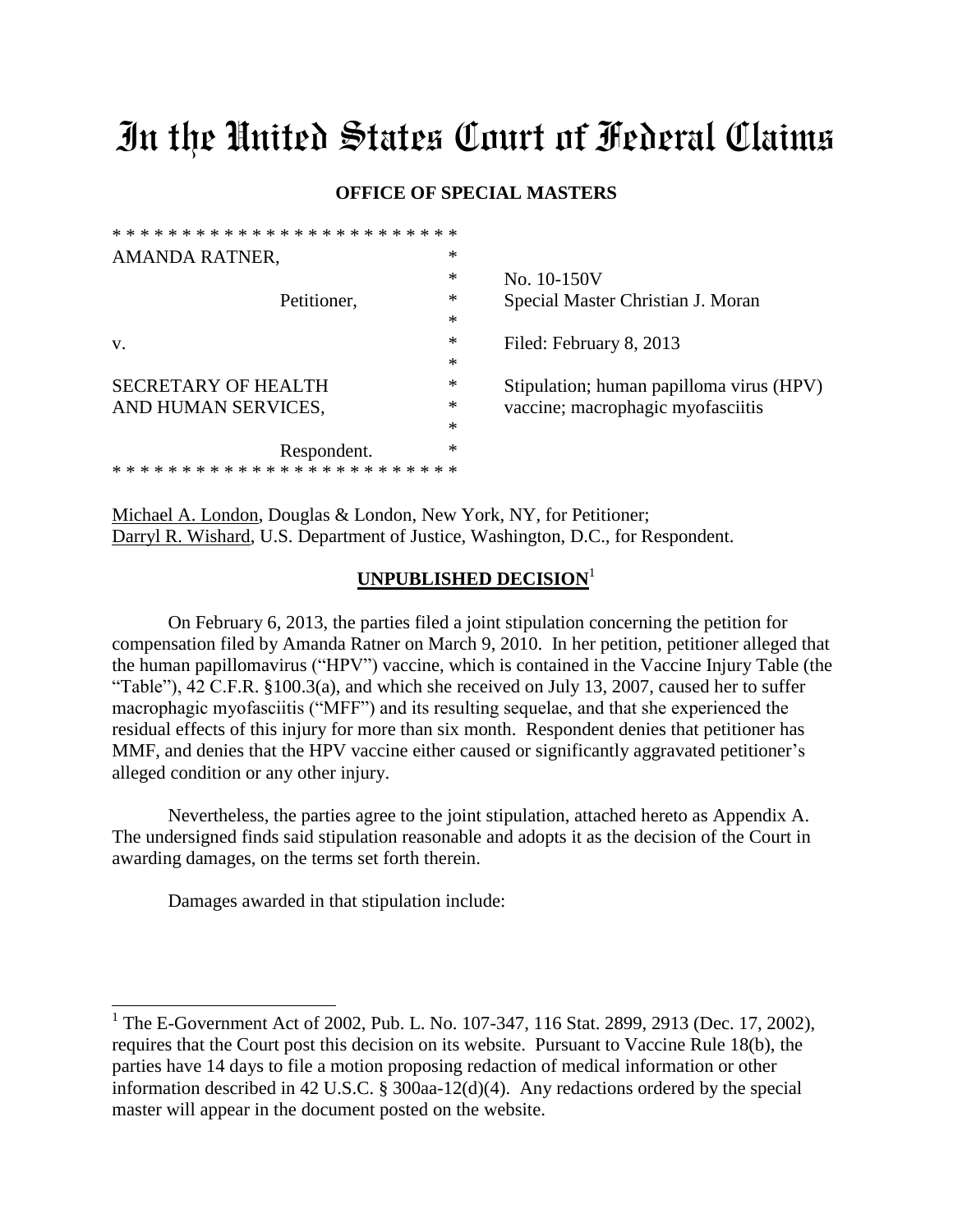## **A. A lump sum payment of \$350,000.00 in the form of a check payable to petitioner, Amanda Ratner. This amount represents compensation for all damages that would be available under 42 U.S.C. § 300aa-15(a).**

In the absence of a motion for review filed pursuant to RCFC, Appendix B, the clerk is directed to enter judgment in case 10-150V according to this decision and the attached stipulation.<sup>2</sup>

Any questions may be directed to my law clerk, Tucker McCarthy, at (202) 357-6392.

## **IT IS SO ORDERED.**

s/Christian J. Moran Christian J. Moran Special Master

<sup>&</sup>lt;sup>2</sup> Pursuant to Vaccine Rule 11(a), the parties can expedite entry of judgment by each party filing a notice renouncing the right to seek review by a United States Court of Federal Claims judge.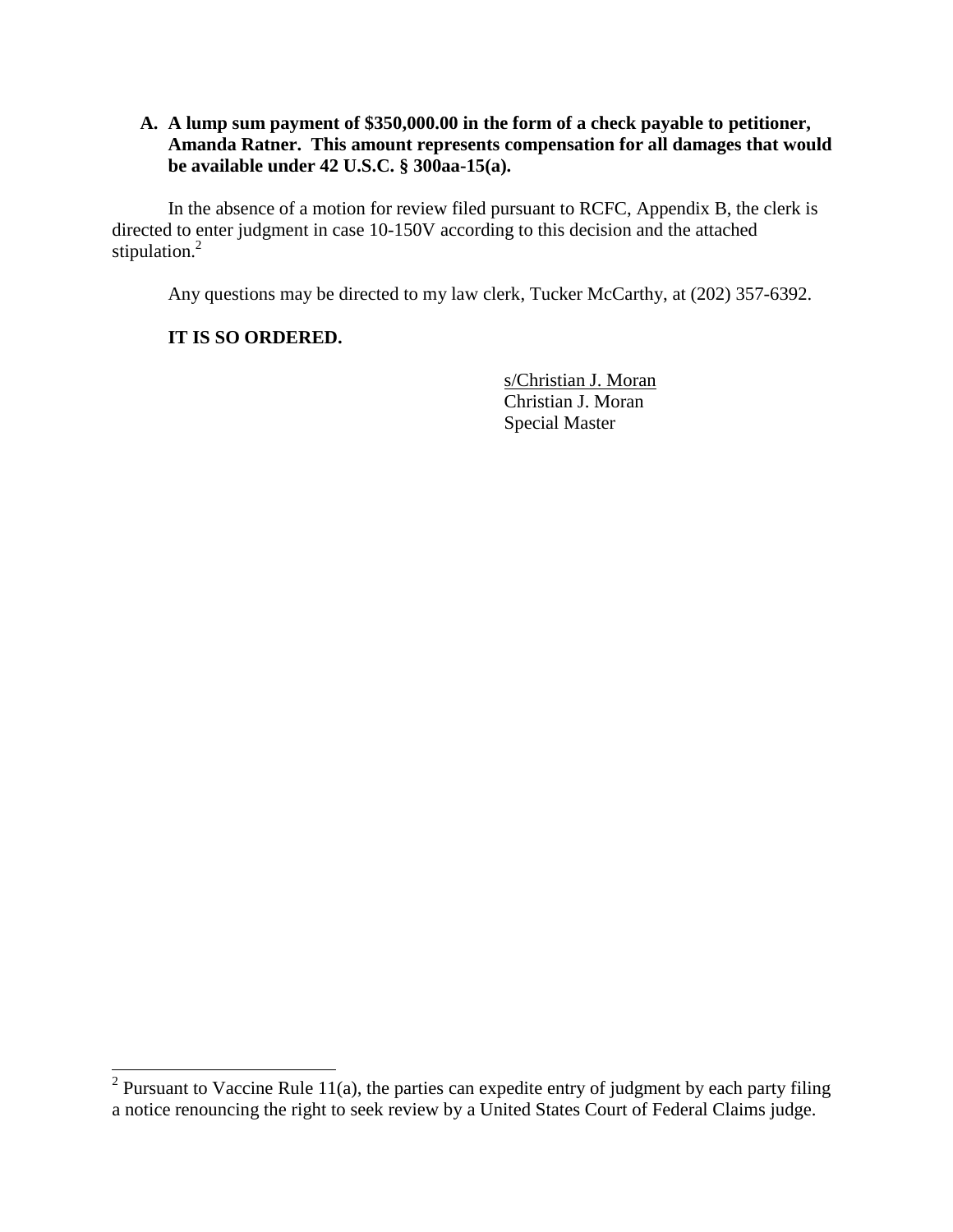#### IN THE UNITED STATES COURT OF FEDERAL CLAIMS OFFICE OF SPECIAL MASTERS

| AMANDA RATNER,      |             |  |
|---------------------|-------------|--|
|                     |             |  |
|                     | Petitioner, |  |
| ν.                  |             |  |
|                     |             |  |
|                     |             |  |
| SECRETARY OF HEALTH |             |  |
| AND HUMAN SERVICES, |             |  |
|                     |             |  |
|                     | Respondent. |  |
|                     |             |  |

No. 10-150V ECF Special Master Moran

#### **STIPULATION**

The parties hereby stipulate to the following matters:

I. Petitioner, Amanda Ratner, filed a petition for vaccine compensation under the National Vaccine Injury Compensation Program, 42 U.S.C. §300aa-10 to 34 (the "Vaccine Program"). The petition seeks compensation for injuries allegedly related to petitioner's receipt of the human papillomavirus vaccine ("HPV"), which is contained in the Vaccine Injury Table (the "Table"), 42 C.F.R. § I 00.3(a).

2. Petitioner received the HPV vaccine on July 13, 2007.

3. The vaccine was administered within the United States.

4. Petitioner alleges that, as a result of receiving the HPV vaccine, she suffered from macrophagic myofasciitis ("MMF'') and its resulting sequelae, and that she experienced the residual effects of this injury for more than six months.

5. Petitioner represents that there has been no prior award or settlement of a civil action for damages as a result of these injuries.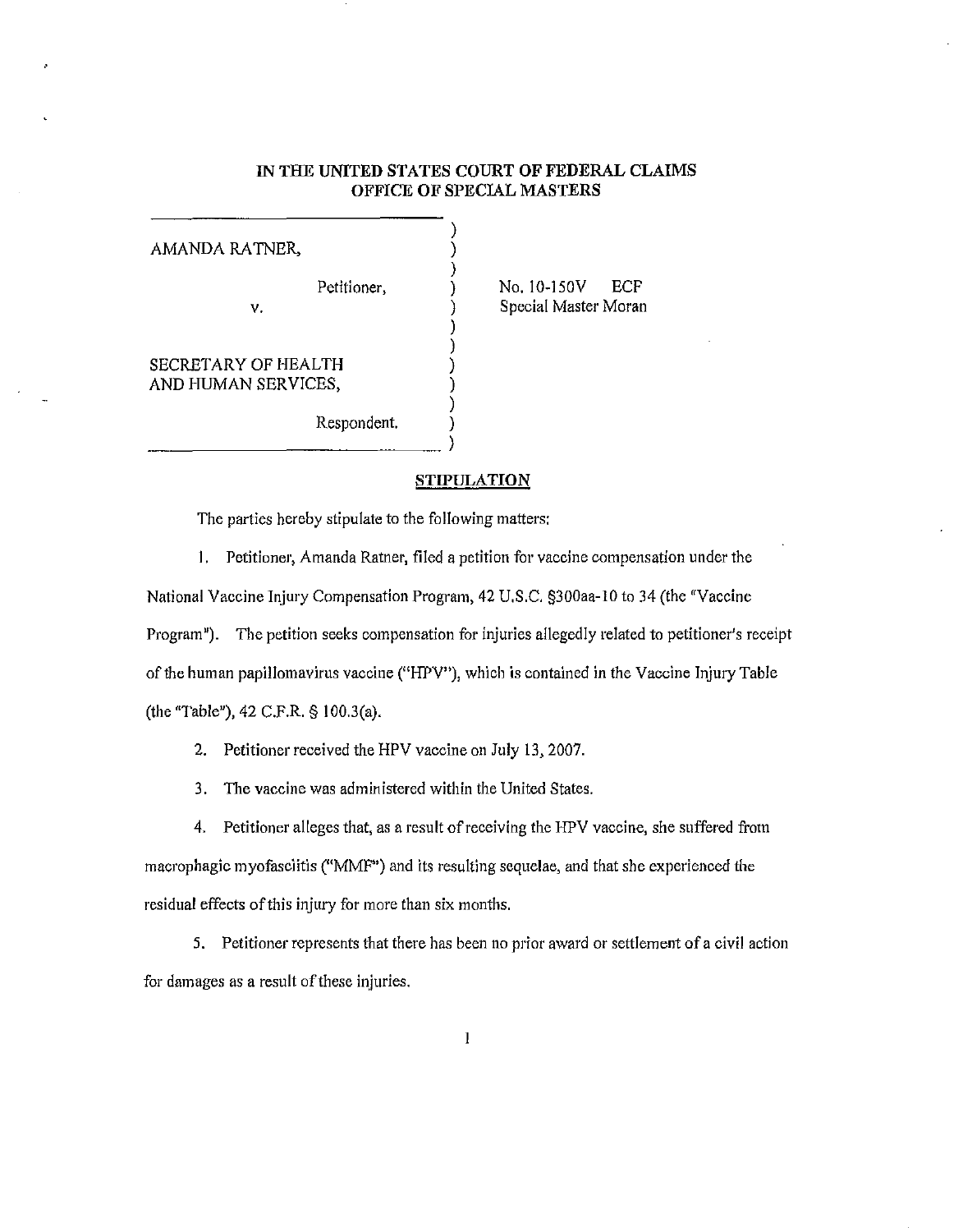6. Respondent denies that petitioner has MMF, and denies that the HPV vaccine either caused or significantly aggravated petitioner's alleged medical condition, any of her ongoing symptoms, or any other injury.

7. Maintaining their above-stated positions, the parties nevertheless now agree that the issues between them shall be settled and that a decision should be entered awarding the compensation described in paragraph 8 of this Stipulation.

8. As soon as practicable after an entry of judgment reflecting a decision consistent with the terms of this Stipulation, and after petitioner has filed an election to receive compensation pursuant to 42 U.S.C.  $\S$  300aa-21(a)(1), the Secretary of Health and Human Services will issue the following vaccine compensation payment:

> A lump sum of \$350,000.00 in the form of a check payable to petitioner. This amount represents compensation for all damages that would be available under 42 U.S.C. § 300aa-15(a).

9. As soon as practicable after the entry of judgment on entitlement in this case, and after petitioner has filed both a proper and timely election to receive compensation pursuant to 42 U.S.C. § 300aa-21(a)(1), and an application, the parties will submit to further proceedings before the special master to award reasonable attorneys' fees and costs incurred in pmceeding upon this petition.

10. Petitioner and her attorney represent that compensation to be provided pursuant to this Stipulation is not for any items or services for which the Program is not primarily liable under 42 U.S.C.  $\S$  300aa-15(g), to the extent that payment has been made or can reasonably be expected to be made under any State compensation programs, insurance policies, Federal or State health benefits programs (other than Title XIX of the Social Security Act (42 U.S.C. § 1396 et seq.)), or by entities that provide health services on a pre-paid basis.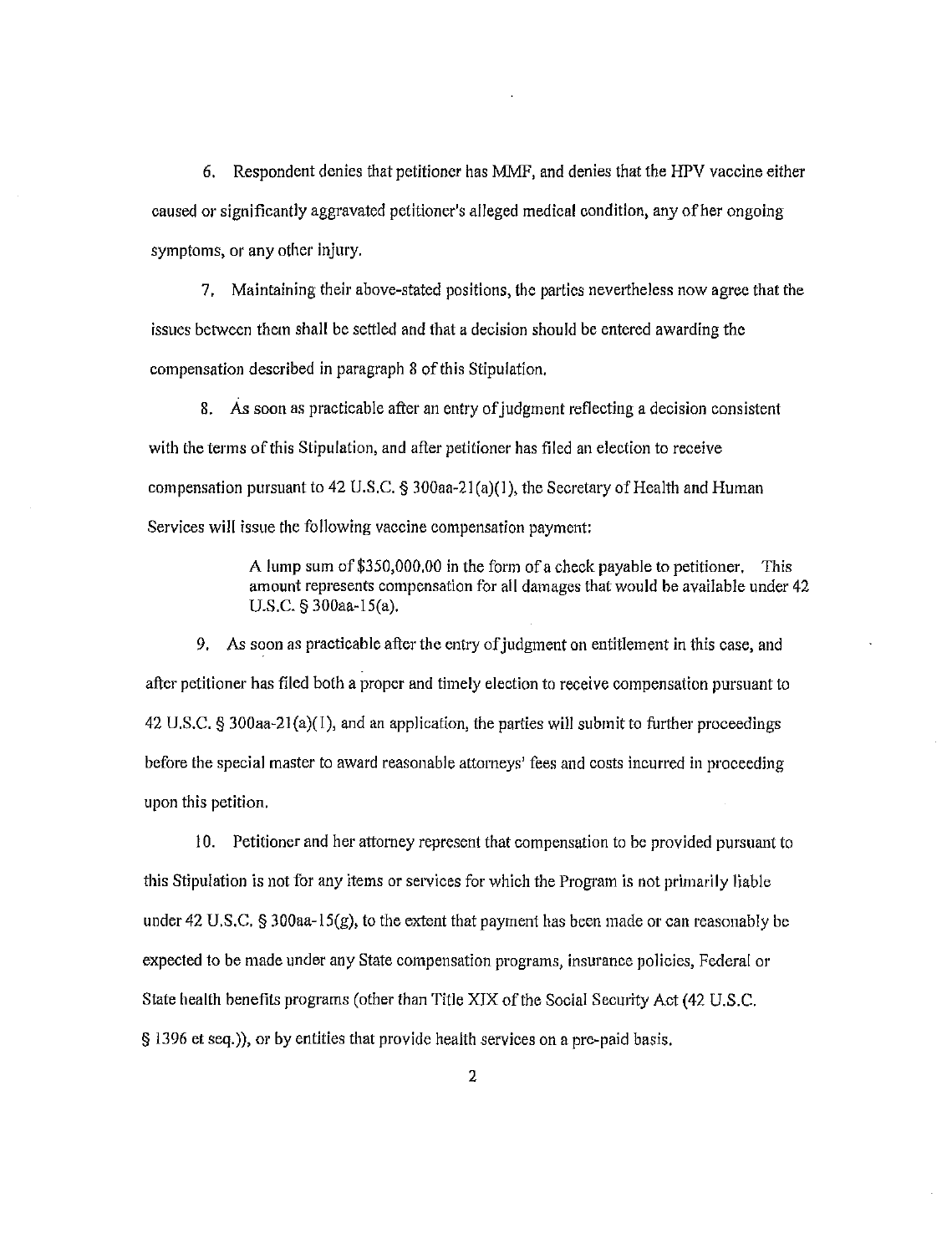11. Payment made pursuant to paragraph 8 of this Stipulation, and any amount awarded pursuant to paragraph 9 of this Stipulation, will be made in accordance with 42 U.S.C. § 300aa-15(i), subject to the availability of sufficient statutory funds.

12. The parties and their attorneys further agree and stipulate that, except for any award for attorneys' fees and litigation costs, the money provided pursuant to this Stipulation will be used solely for the benefit of petitioner, as contemplated by a strict construction of 42 U.S.C.  $\S$  300aa-15(a) and (d), and subject to the conditions of 42 U.S.C.  $\S$  300aa-15(g) and (h).

13. In return for the payments described in paragraphs 8 and 9, petitioner, in her individual capacity and on behalf of her heirs, executors, administrators, successors or assigns, does forever irrevocably and unconditionally release, acquit and discharge the United States and the Secretary of Health and Human Services from any and all actions, causes of action (including agreements, judgments, claims, damages, loss of services, expenses and all demands of whatever kind or nature) that have been brought, could have been brought, or could be timely brought in the Court of Federal Claims, under the National Vaccine Injury Compensation Program, 42 U.S.C. § 300aa-10 et seq., on account of, or in any way growing out of, any and all known or unknown, suspected or unsuspected personal injuries to or death of petitioner resulting from, or alleged to have resulted from, the HPV vaccine administered on July 13, 2007, as alleged by petitioner in a petition for vaccine compensation filed on or about March 9, 2010, in the United States Court of Federal Claims as petition No. 10-150V.

14. If petitioner should die prior to entry of judgment, this agreement shall be voidable upon proper notice to the Comt on behalf of either or both of the parties.

15. If the special master fails to issue a decision in complete conformity with the terms of this Stipulation or if the Court of Federal Claims fails to enter judgment in conformity with a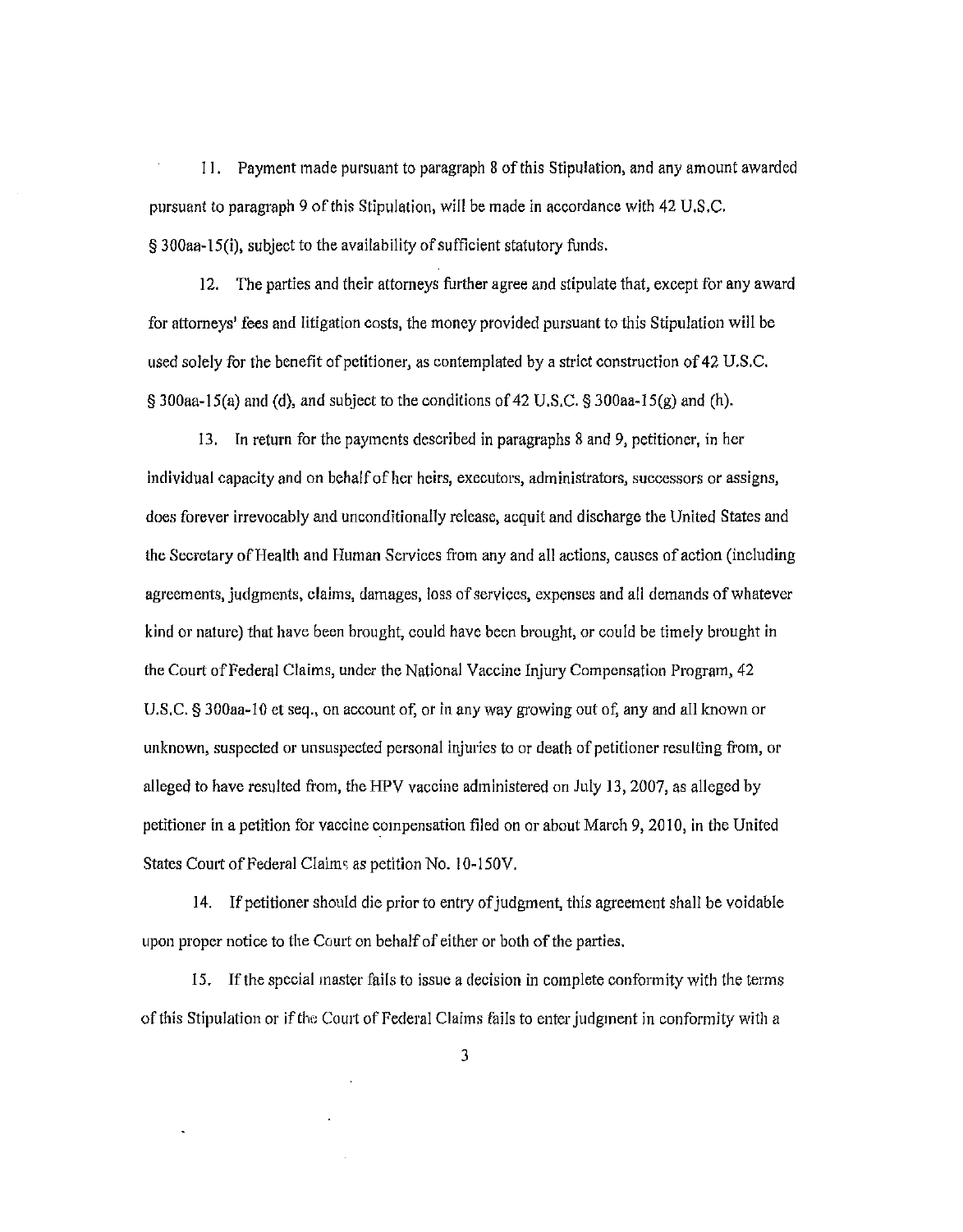decision that is in complete conformity with the terms of this Stipulation, then the parties' settlement and this Stipulation shall be voidable at the sole discretion of either party.

16. This Stipulation expresses a full and complete negotiated settlement of liability and damages claimed under the National Childhood Vaccine Injury Act of 1986, as amended, except as otherwise noted in paragraph 9 above. There is absolutely no agreement on the part of the parties hereto to make any payment or to do any act or thing other than is herein expressly stated and clearly agreed to. The parties further agree and understand that the award described in this stipulation may reflect a compromise of the parties' respective positions as to liability and/or amount of damages, and further, that a change in the nature ofthe injury or condition or in the items of compensation sought, is not grounds to modify or revise this agreement.

17. This Stipulation shall not be construed as an admission by the United States or the Secretary of Health and Human Services that petitioner has MMF, or that the HPV vaccine either caused or significantly aggravated petitioner's alleged medical condition or any other injury.

18. All rights and obligations of petitioner hereunder shall apply equally to petitioner's heirs, executors, administrators, successors, and/or assigns.

#### **END OF STIPULATION**

4